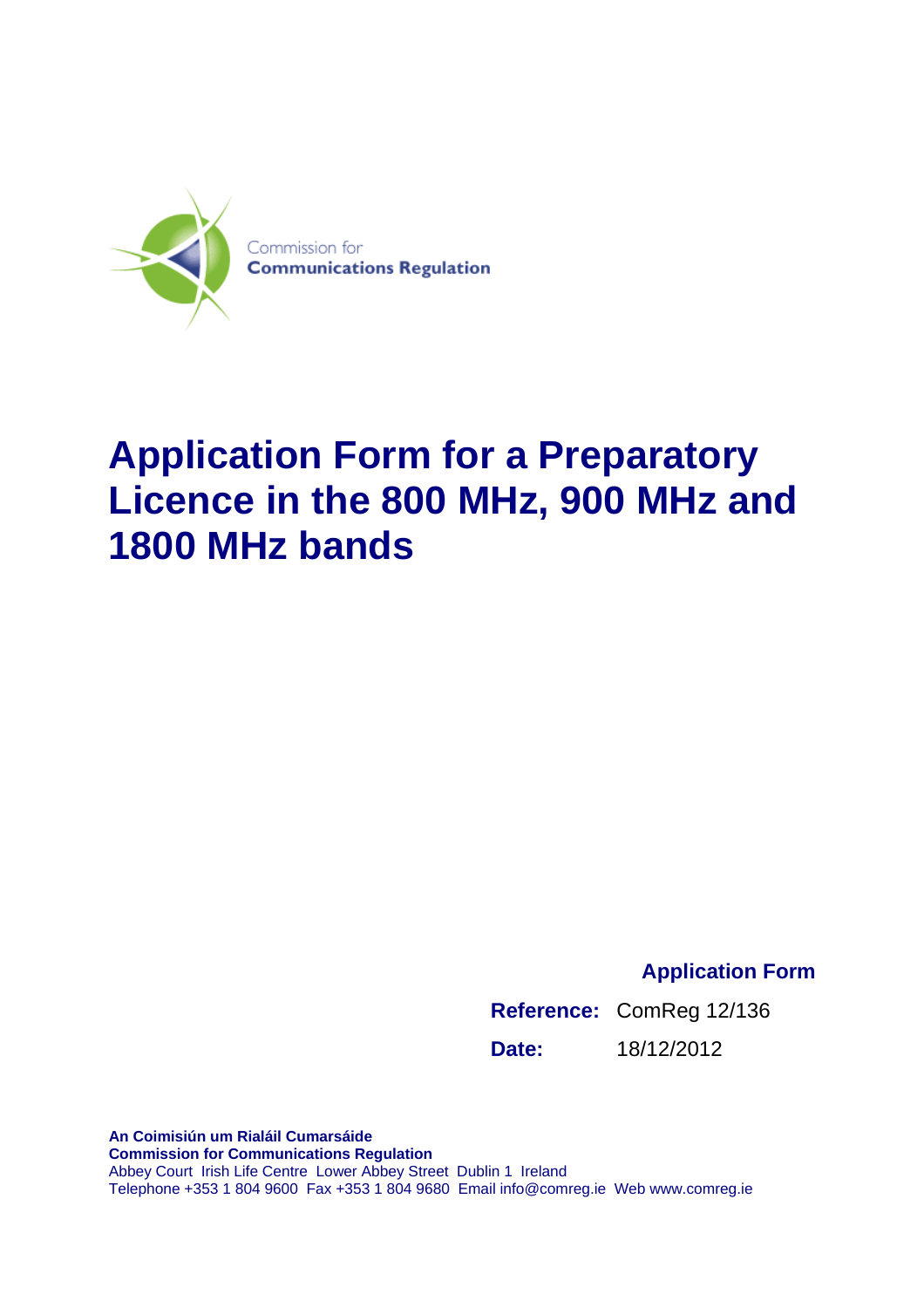# **Content**

### **Section**

### Page

|  | 2.2 Details of the Apparatus to which the Preparatory Licence would apply 6 |  |
|--|-----------------------------------------------------------------------------|--|
|  |                                                                             |  |
|  |                                                                             |  |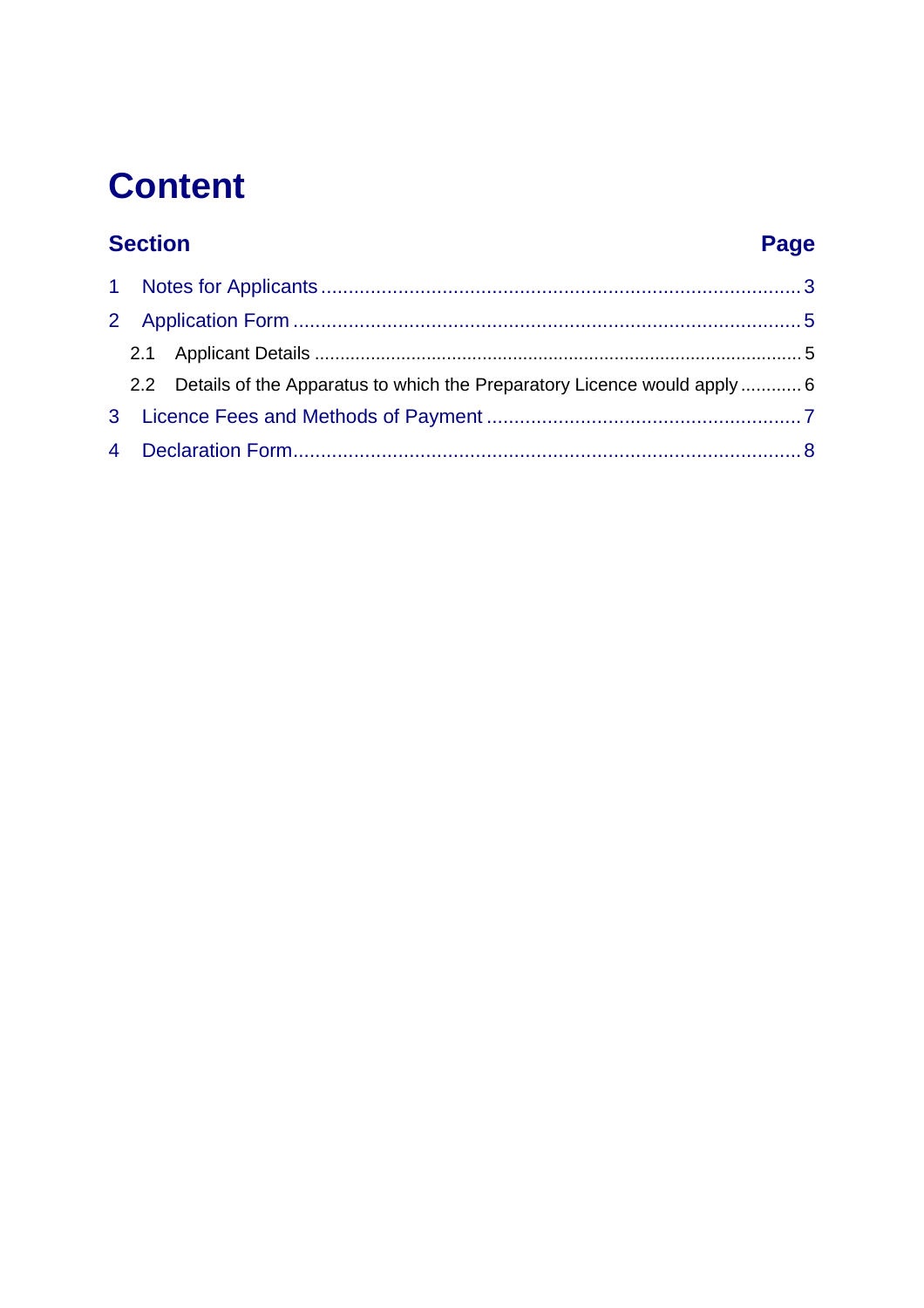## **1 Notes for Applicants**

- 1. The application for, and granting of, Wireless Telegraphy Preparatory Licences is governed by the Wireless Telegraphy (Liberalised and Preparatory Licences in the 800 MHz, 900 MHz and 1800 MHz bands) Regulations 2012, Statutory Instrument (S.I. 251 of 2012) ("The Regulations"). The Regulations provide for the submission of a written application containing such information as the Commission for Communications Regulation (ComReg) may require, as well as detailing the form and duration of, and the restrictions and conditions subject to which, Preparatory Licences are granted by ComReg. ComReg is also empowered by law to require the provision of appropriate information in this context generally.
- 2. A Preparatory Licence allows the Licensee to keep and have possession of wireless telegraphy apparatus for terrestrial systems capable of providing electronic communications service in some or all three of the 800 MHz, 900 MHz and 1800 MHz bands ("Apparatus"), subject to such Apparatus being installed and maintained in accordance with the terms and conditions and restrictions set out in the Regulations and the Preparatory Licence.
- 3. In addition, a Preparatory Licence is a "non-exclusive" licence for the national terrestrial territory of the Republic of Ireland and all Apparatus licensed under same is required to comply with, amongst other things, European Commission (EC) decisions relevant to the spectrum rights of use encompassed in a Liberalised Use Licence, including:
	- EC Decision 2010/267/EU in relation to the 800 MHz band; and
	- EC Decision 2009/766/EC as amended in relation to the 900 MHz band and 1800 MHz bands.
- 4. Only Winning Bidders in the Multi-Band Spectrum Award (MBSA) process ('the Applicants') can apply for and be granted a Preparatory Licence. The results of ComReg's MBSA process are set out in Document  $12/131$ ,<sup>1</sup> and amongst other things, the Winning Bidders in the MBSA process are identified as being:
	- Hutchison 3G Ireland Ltd.;

• Meteor Mobile Communications Ltd.;

<sup>&</sup>lt;sup>1</sup> Document 12/131 "Frequency Arrangements and Results of the Multi-Band Spectrum Award Process" published 5 December 2012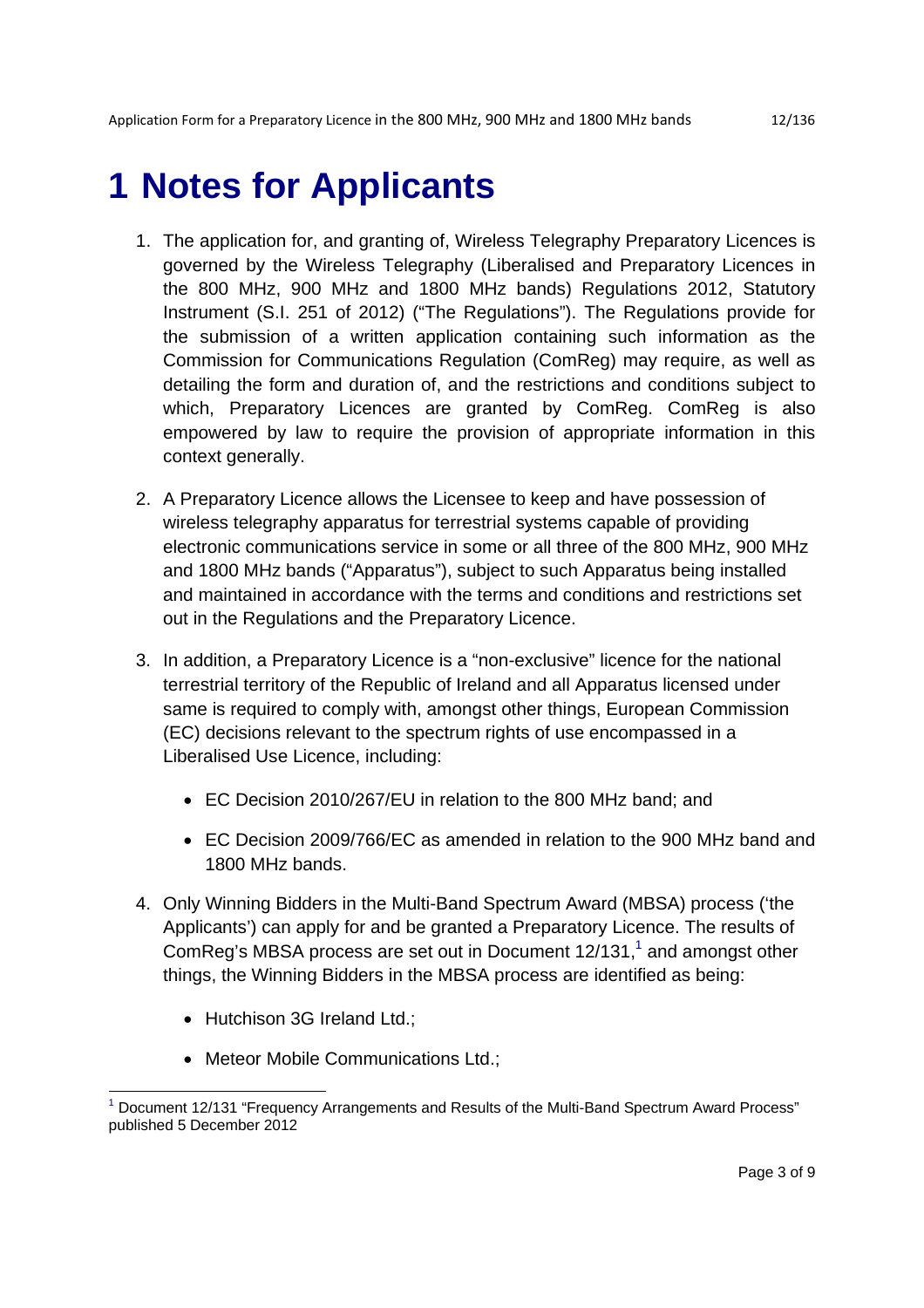- Telefónica Ireland Ltd.; and
- Vodafone Ireland Ltd.
- 5. In line with the licensing framework for the MBSA process (aside from the Regulations, interested parties are also referred to ComReg Documents  $12/25^2$ and 12/52<sup>3</sup>), this application form sets out the information required from Applicants in relation to a Preparatory Licence ("Application Form").
- 6. In submitting this Application Form the Licensee **must**:
	- i. properly complete all sections of the Application Form as set out in section 2;
	- ii. pay the €100 Licence fee for a Preparatory Licence in accordance with the instructions as set out in section 3 of this Application Form; and
	- iii. sign the Declaration Form as set out in section 4 of this Application Form.
- 7. Applications **must** be submitted to the following address:

**Tara Kavanagh Licensing Manager, The Commission for Communications Regulation Licensing Section (Ref: Preparatory Licence) Abbey Court Irish Life Centre Lower Abbey Street Dublin 1 Ireland** 

8. Any queries should be directed to Tara Kavanagh on 01 804 9623 or via e-mail to tara.kavanagh@comreg.ie .

 2 Document 12/25, "Multi-band Spectrum Release" Response to Consultation and Decision.

 $3$  Document 12/52, "Multi-band Spectrum Release" Information Memorandum and associated documents.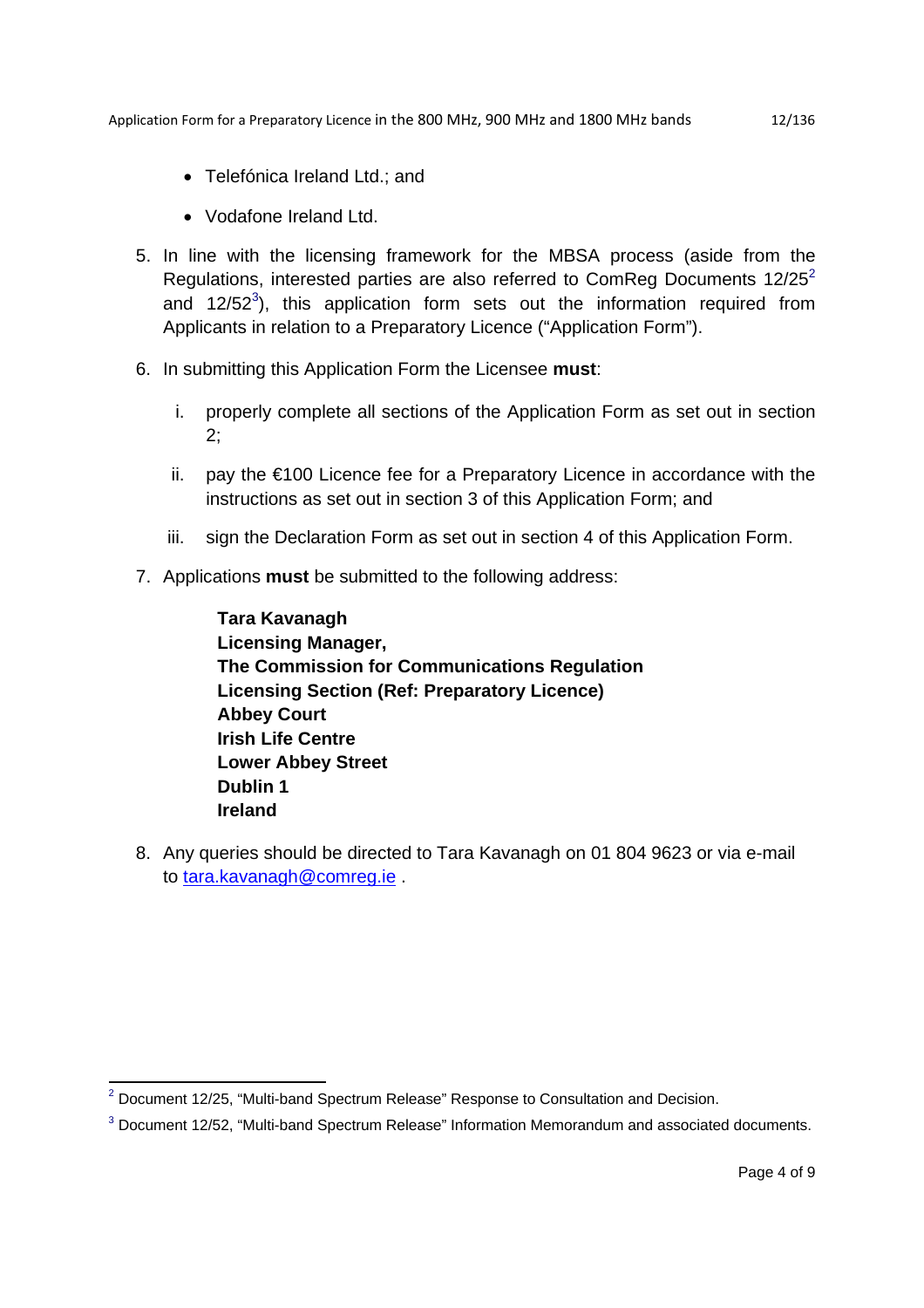### **2.1 Applicant Details**

| <b>Full Name of the Applicant:</b>                                                        |  |
|-------------------------------------------------------------------------------------------|--|
| <b>Registered Number</b>                                                                  |  |
| (if the Applicant is a company):                                                          |  |
| <b>Country of registration:</b>                                                           |  |
| <b>Full Postal Address (address of</b><br>registered office in the case of a<br>company): |  |
| <b>Contact Name:</b>                                                                      |  |
| <b>Contact Phone Number:</b>                                                              |  |
| <b>Contact E-mail:</b>                                                                    |  |
| <b>Contact Facsimile Number:</b>                                                          |  |
| Address to which Licence is to be sent:                                                   |  |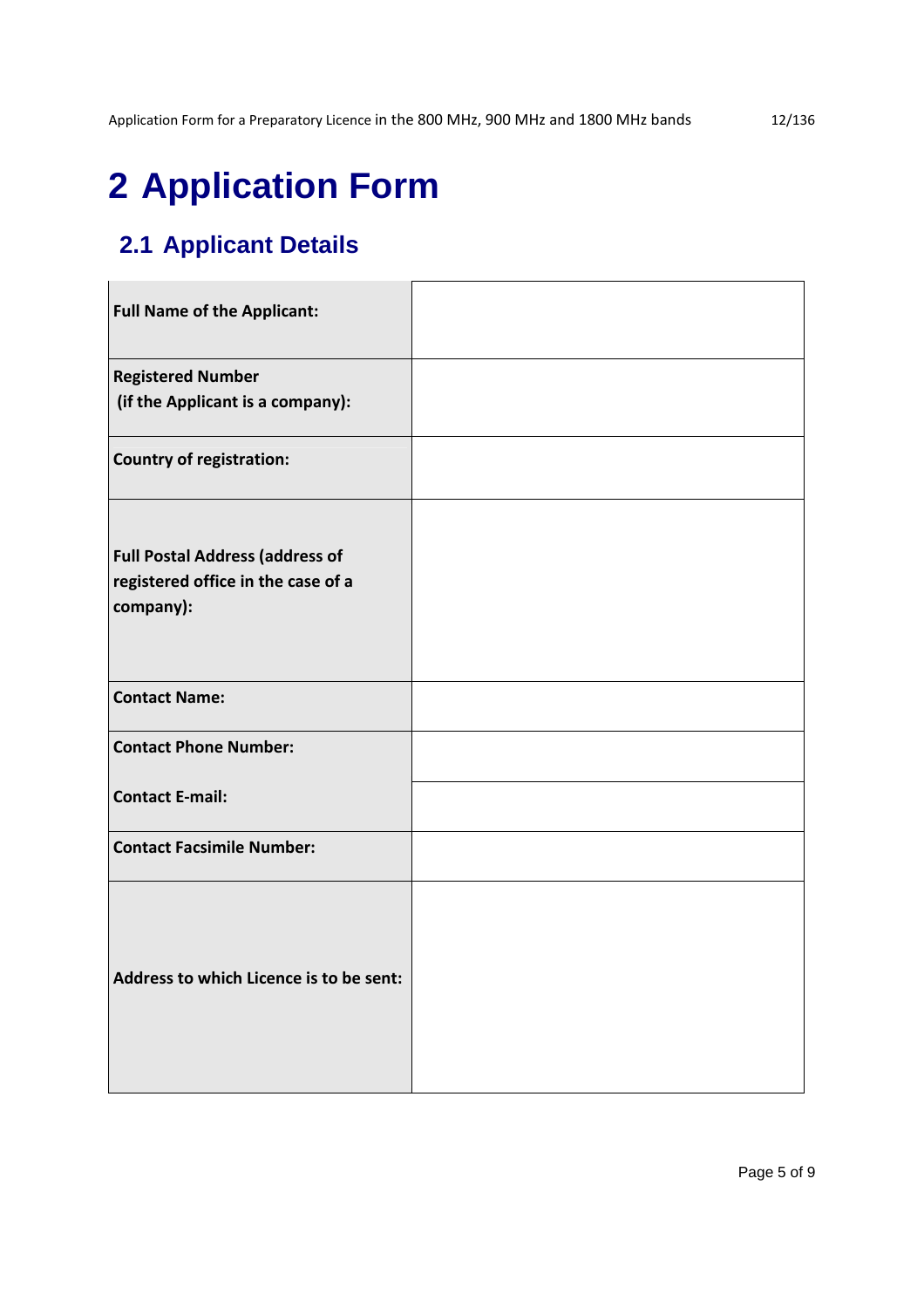#### **2.2 Details of the Apparatus to which the Preparatory Licence would apply**

| <b>Authorised</b><br><b>Band</b> | <b>Description of Apparatus</b>                                | Noting the results of the MBSA<br>process, please tick all that apply |
|----------------------------------|----------------------------------------------------------------|-----------------------------------------------------------------------|
| 800 MHz                          | Apparatus compliant with EC Decision<br>2010/267/EU as amended |                                                                       |
| 900 MHz                          | Apparatus compliant with EC Decision<br>2009/766/EC as amended |                                                                       |
| 1800 MHz                         | Apparatus compliant with EC Decision<br>2009/766/EC as amended |                                                                       |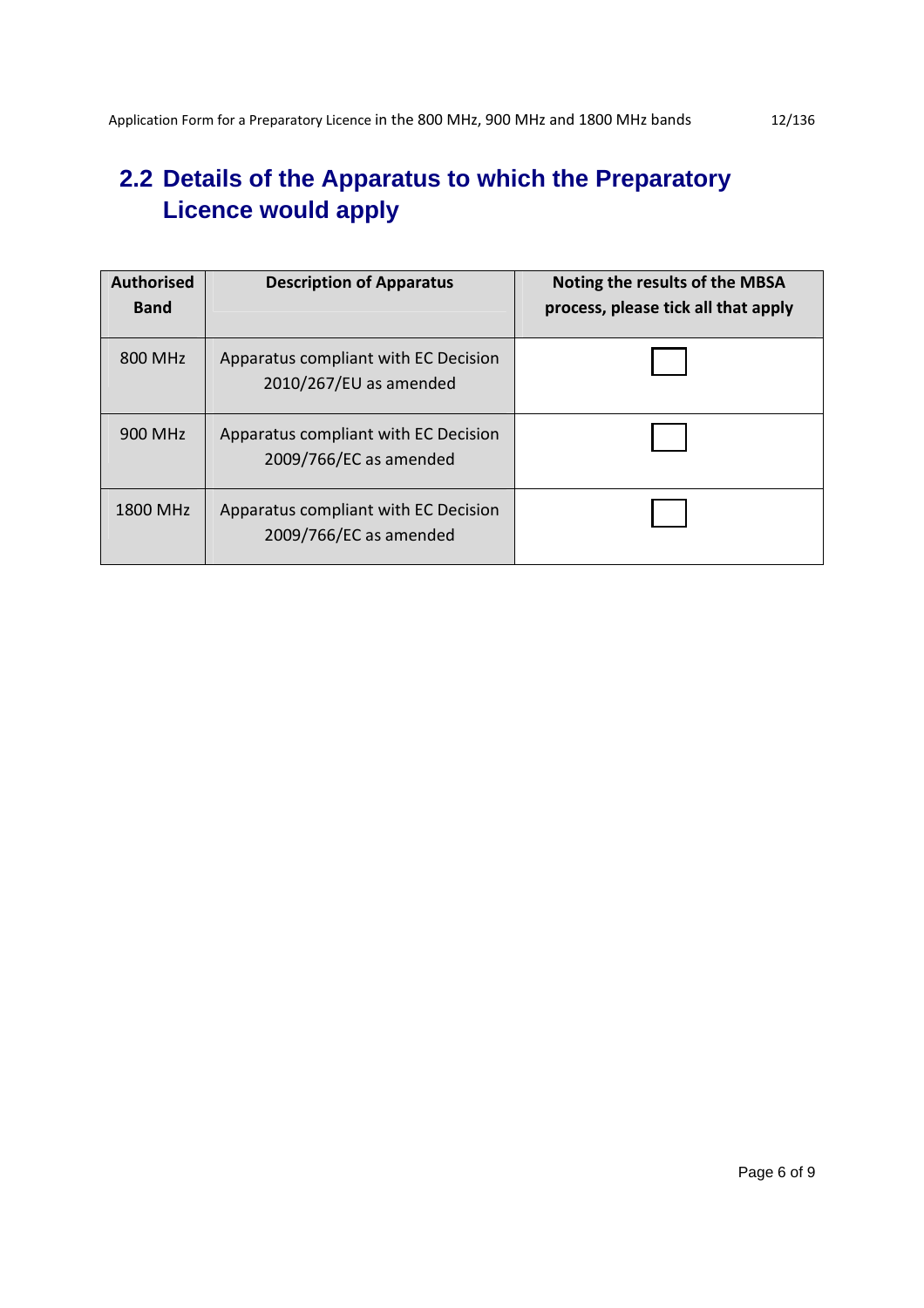## **3 Licence Fees and Methods of Payment**

9. The fee for a Preparatory Licence is €100 and must accompany this Application. The methods of payments are set out below.

#### *Methods of Payment*

| Cheque / Bank                                                          | Cheques / Bank Draft should be crossed and made payable to                                                                                                                                                                                                                                                                                                                                                                                                                                                                                                          |
|------------------------------------------------------------------------|---------------------------------------------------------------------------------------------------------------------------------------------------------------------------------------------------------------------------------------------------------------------------------------------------------------------------------------------------------------------------------------------------------------------------------------------------------------------------------------------------------------------------------------------------------------------|
| <b>Draft</b>                                                           | The Commission for Communications Regulation                                                                                                                                                                                                                                                                                                                                                                                                                                                                                                                        |
| <b>Bank Transfer</b><br>/ Electronic<br><b>Funds Transfer</b><br>(EFT) | Transfers to ComReg's account should be made to:<br>Bank of Ireland - 6 Lower O'Connell Street, Dublin 1.<br>Account Number: 17806887<br>Sort Code: 90-00-33<br><b>BIC Code: BOFIIE2D</b><br>IBAN No: IE62 BOFI 9000 3317 8068 87.<br>If making a bank transfer/EFT, please ensure that:<br>your bank quotes your Account Number and "Wireless Telegraphy<br><b>Preparatory Licence Application</b> " in making the transfer to<br>ComReg; and<br>you forward details of the date of and amount of payment to<br>ComReg's Accounts Department (accounts@comreg.ie). |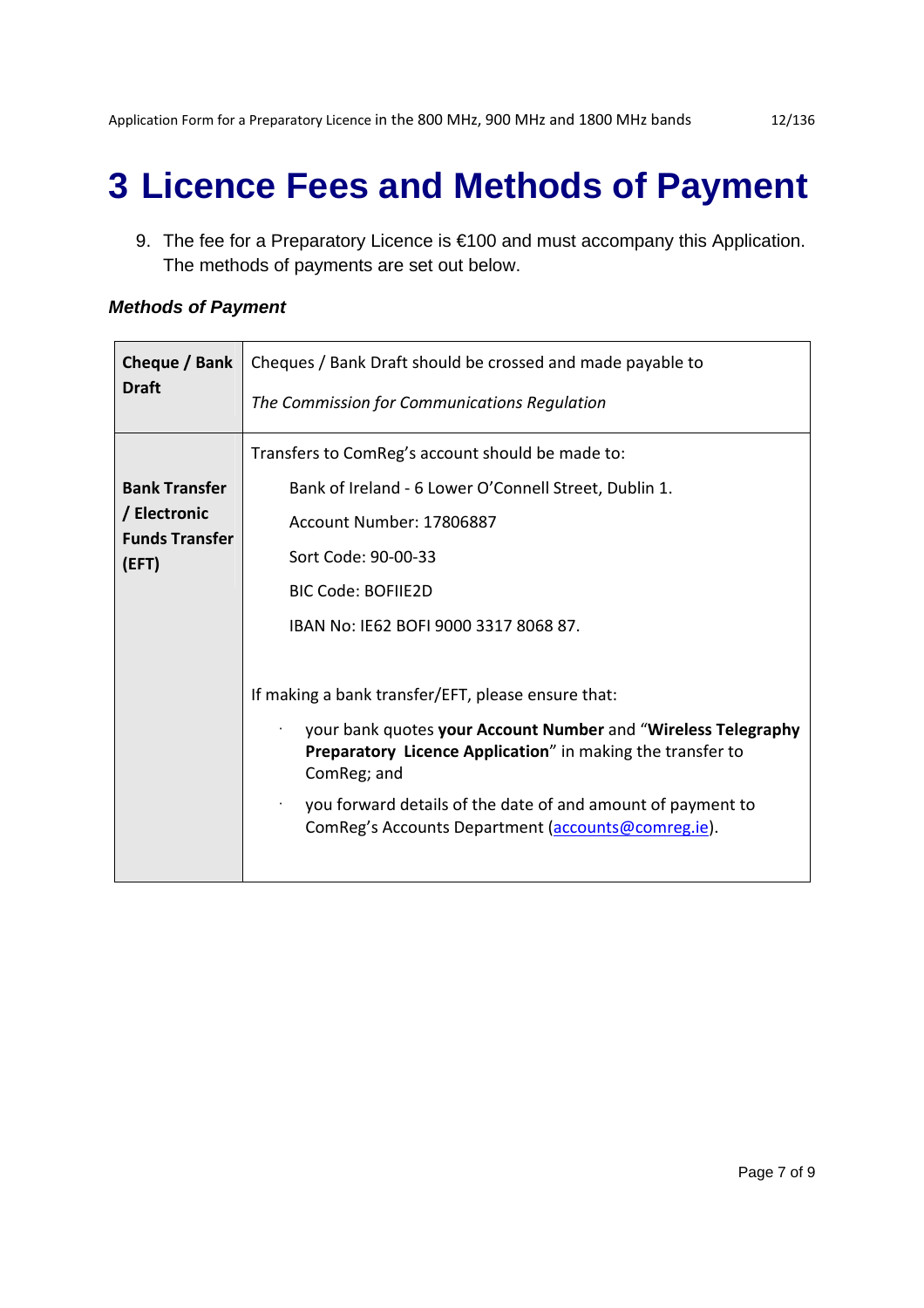## **4 Declaration Form**

#### **Declaration by Applicant**

#### **Wireless Telegraphy Preparatory Licence**

I/we hereby certify that the information provided in this application is, to the best of my/our knowledge and belief, true, accurate and complete and not misleading, and I/we accept and understand that ComReg may by law require the provision of such information, and that the provision of incorrect, incomplete, inaccurate or misleading information, or mis-declarations in this Application Form, may cause this application not to comply with the requirements of the Regulations. In the event that this application does not comply with the Regulations, ComReg may, amongst other things, refuse to grant a licence.

In accordance with the Wireless Telegraphy Act of 1926, as amended, I/we accept responsibility for the installation and maintenance of the Wireless Telegraphy apparatus.

I/we accept that a Wireless Telegraphy Preparatory Licence granted does not confer any right of ownership or exclusive right of use of the frequency spectrum to which the Licence relates, and agree to abide by all conditions of the Wireless Telegraphy Preparatory Licence and any direction made by ComReg from time to time.

I/we accept and understand that ComReg may publish and/or make available information relating to Wireless Telegraphy Preparatory Licences, and that certain information from, or relating to, this Application Form may be contained in such publications or disclosures.

I/we confirm that we will notify ComReg promptly of any change to the information set out at 2.1 above and we acknowledge that any change to the details set out at 2.2 above is subject to the prior approval of ComReg.

| For and on behalf of: |                                     |
|-----------------------|-------------------------------------|
|                       | (Applicant)                         |
| Signature:            |                                     |
|                       | (Authorised Signatory) <sup>4</sup> |

 $4$  If this Declaration Form is not signed by one of the Applicant's Authorised Agents as notified to ComReg in accordance with the provisions of the Information Memorandum (ComReg Document 12/52) then appropriate evidence of the authority of the signatory to bind the Applicant must be submitted together with this Declaration Form.